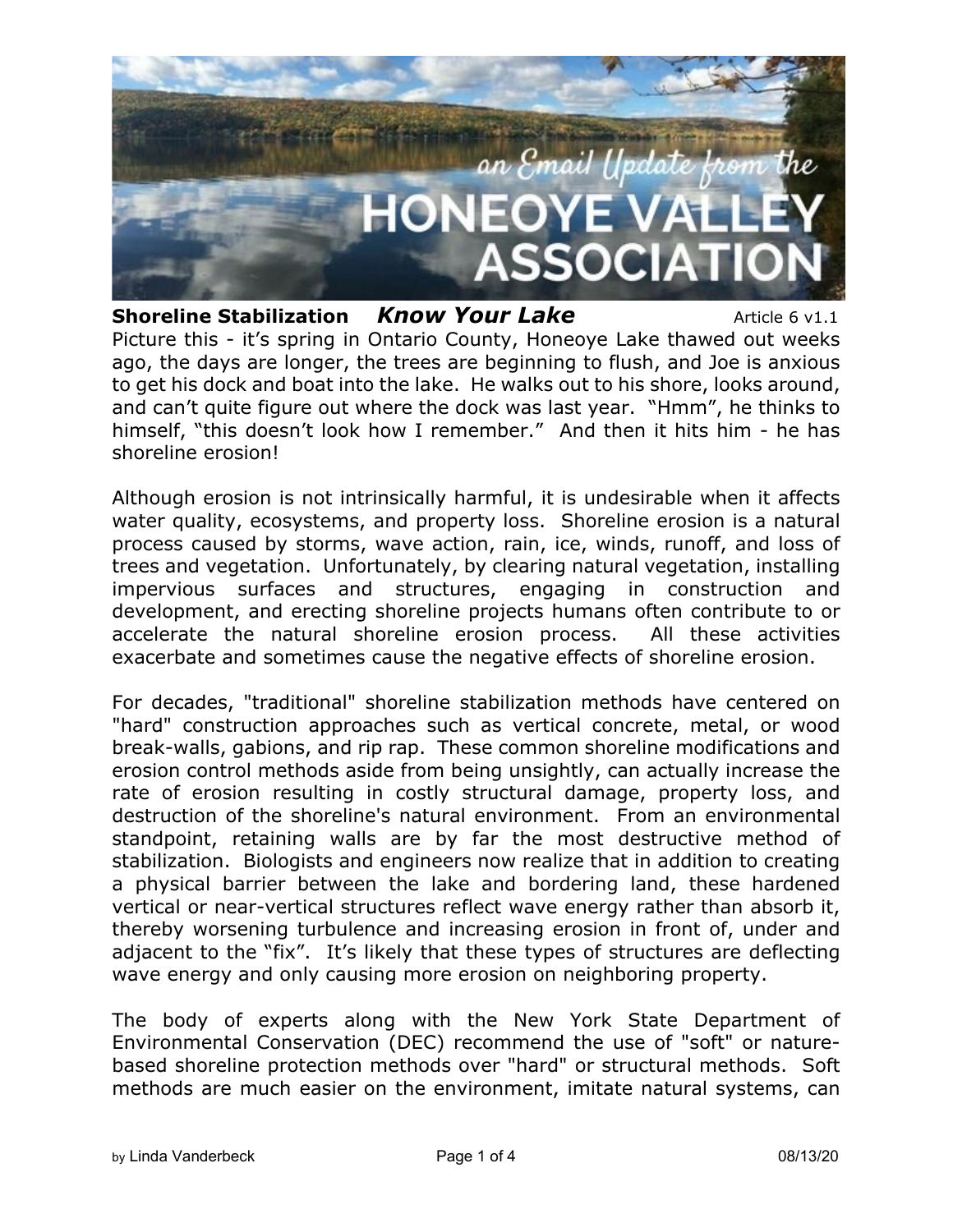

**Shoreline Stabilization** *Know Your Lake* Article 6 v1.1 interact naturally within the ecosystem, are aesthetically superior, and save property owner's a significant amount of money. Some basic principles of soft shoreline protection are: imitate nature, keep slopes gentle, employ soft armoring, mix it up, and keep it small and simple.

A stretch of shoreline at Sandy Bottom Park that runs between the sandy



beach and the inlet to Honeoye Creek at one time was significantly damaged by shoreline erosion. However, with funding from the NYS Department of Environmental Conservation Water Quality Improvement Project Grant Program, Ontario County Soil & Water Conservation District and the Town of Richmond implemented a nature-based shoreline stabilization project. Coir wrapped soil lifts that incorporate native plant materials were utilized to reconstruct the eroded bank. Existing tree and shrubs were

kept in place to keep the shoreline protected, and over three dozen additional native plantings as well as live stakes were added to promote deep rooted vegetation to stabilize the shoreline. Also, boulders were placed in the lake in front of the project to reduce wave energy and ice scour that is especially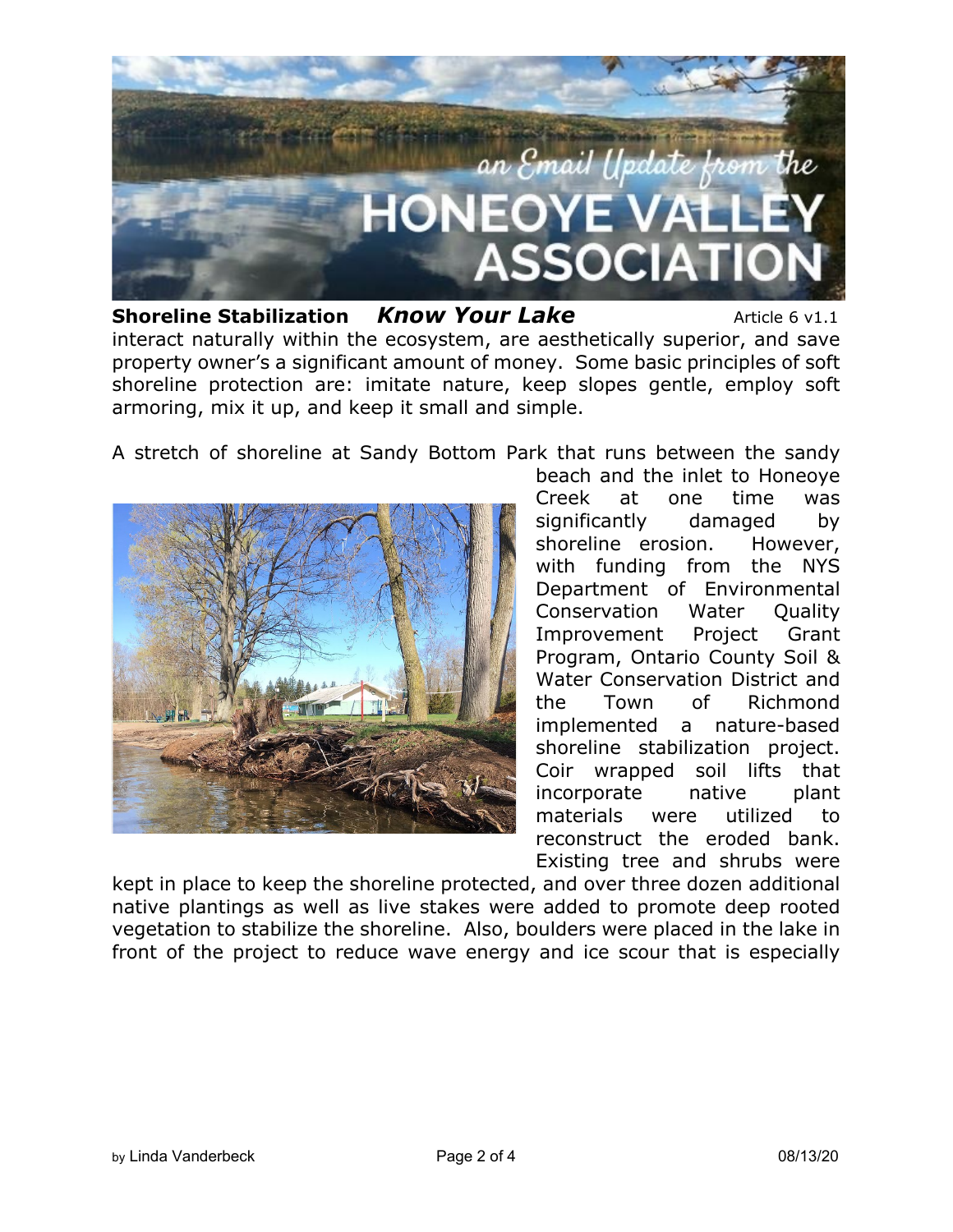

**Shoreline Stabilization** *Know Your Lake* Article 6 v1.1 strong at the north end of Honeoye Lake due to predominately southerly winds.

By employing nature-based shoreline stabilization at Sandy Bottom Park, a transitional habitat was created which serves as a connection between the aquatic and terrestrial ecosystems and is ideal habitat for many species of plants and wildlife. Just inland from the shoreline, pollinator pathways were developed by choosing plants and flowers that provide food and habitat for not only important pollinators but many other native species. One of the most significant outcomes of



this project is that the newly planted vegetation slows down and absorbs runoff that carries with it eroded sediments from the bare soil that occupied this shoreline before the project. These sediments contain phosphorus and nitrogen that have the potential to cause harmful algal blooms (HABs). By increasing the vegetation and reducing erosion, this project limits the amount of pollutants entering Honeoye Lake.

Homeowners are encouraged to consider these nature-based shoreline stabilization design practices when planning shoreline stabilization on their own properties. Visit this project site at Sandy Bottom Park to see first-hand the results of using these techniques. Additionally, plan to attend a Honeoye Valley Association (HVA) sponsored nature-based shoreline stabilization workshop next spring (pending state social distancing recommendations). When it comes to protecting the lake, what you do matters and every little bit helps.